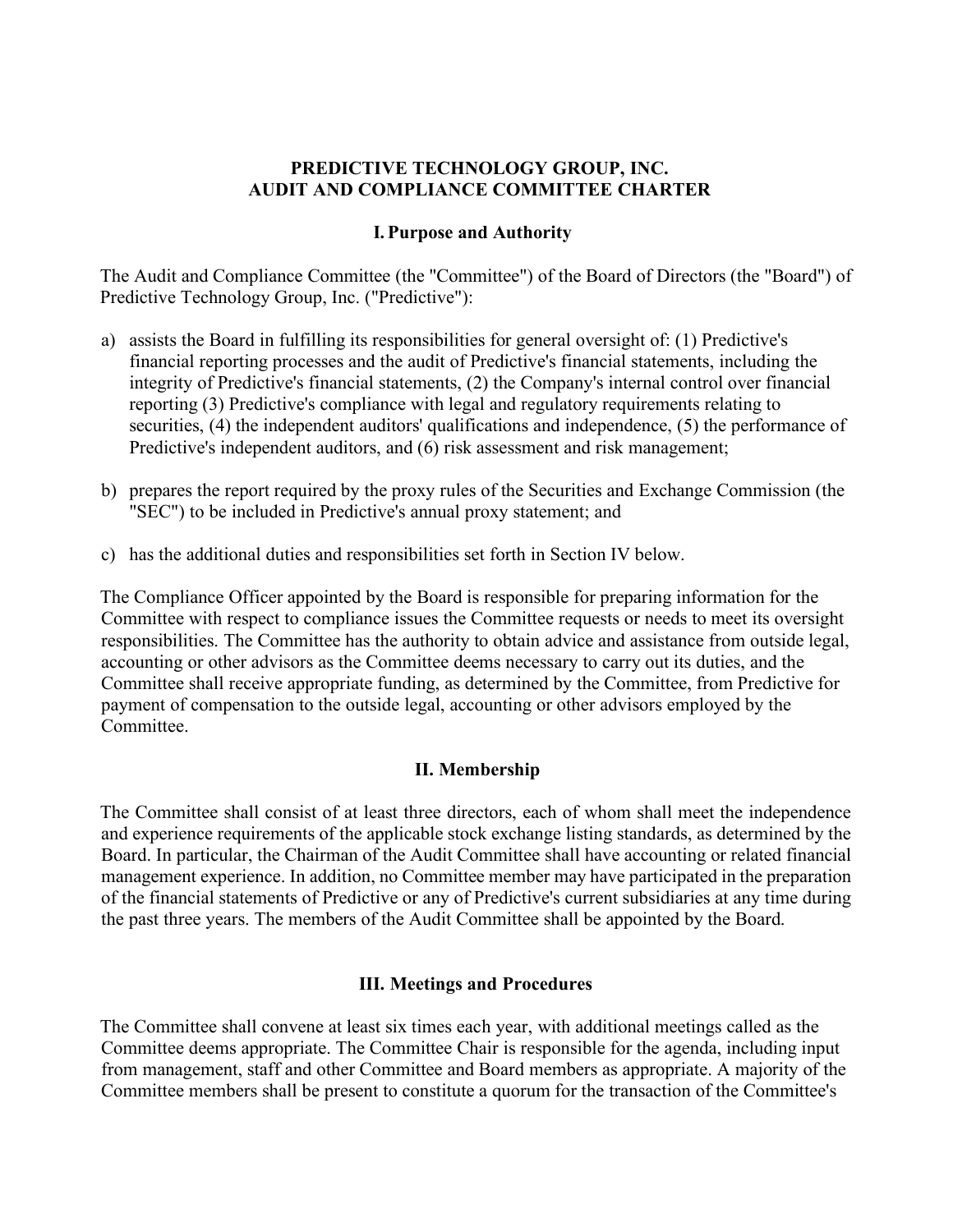business. The Committee shall meet regularly in separate executive sessions and also in private sessions with management and the independent auditors to facilitate full communication. The Committee shall be given open access to the Chairman of the Board, Predictive executives and independent auditors, as well as Predictive's books, records, facilities and other personnel.

# **IV. Duties and Responsibilities**

The Committee shall:

- 1. Review and reassess annually the adequacy of this charter and submit the charter for approval of the full Board. The Committee also shall conduct an annual self-evaluation of the Committee's performance and processes.
- 2. Appoint, evaluate and compensate the independent auditors, which shall report directly to the Committee, and oversee the rotation of the independent auditors' lead audit and concurring partners at least once every five years and the rotation of other audit partners at least once every seven years, with applicable time-out periods, in accordance with SEC regulations. The Committee shall determine whether to retain or, if appropriate, terminate the independent auditors.
- 3. Review and approve in advance the scope of the fiscal year's independent audit and the audit fee, establish policies for the independent auditors' activities and any fees beyond the core audit, approve in advance all non -audit services to be performed by the independent auditors that are not otherwise prohibited by law and associated fees, and monitor the usage and fees paid to the independent auditors. The Committee may delegate to the Chair of the Committee the authority, with agreed limits, to pre-approve non-audit services not prohibited by law to be performed by the independent auditors. The Chair shall report any decisions to preapprove such services to the full Committee at its next meeting.
- 4. Review and discuss with the independent auditors their annual written statement delineating all relationships or services between the independent auditors and Predictive, or any other relationships or services that may impact their objectivity and independence.
- 5. Set clear hiring policies for employees or former employees of the independent auditors, and monitor compliance with such policies.
- 6. Review with management and the independent auditors:
	- a) Predictive's annual audited and quarterly financial statements, including Predictive's disclosures in "Management's Discussion and Analysis of Financial Condition and Results of Operations," prior to being published;
	- b) the results of the independent auditors' audit and the independent auditors' opinion on the annual financial statements;
	- c) the independent auditors' judgments on the quality, not just the acceptability, and consistent application of Predictive's accounting principles, the reasonableness of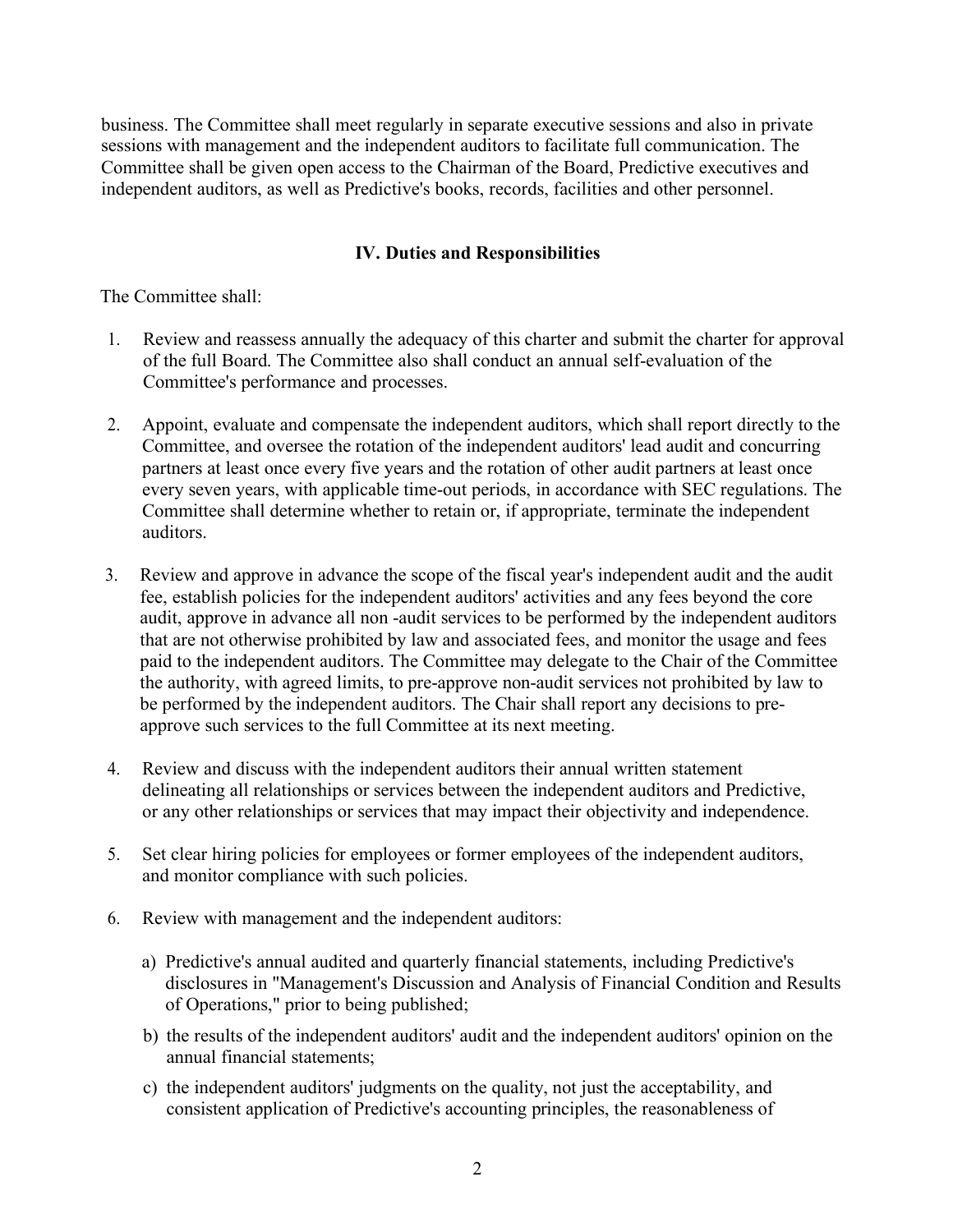significant judgments, clarity of disclosures and underlying estimates in the financial statements;

- d) changes in accounting principles or application thereof, significant judgment areas, significant and complex transactions and off-balance sheet structures, if any; and
- e) any disagreements between management and the independent auditors, about matters that individually or in the aggregate could be significant to Predictive's financial statements or the independent auditors' report, and any serious difficulties the independent auditors encountered in dealing with management related to the performance of the audit.
- 7. Recommend to the Board whether the audited financial statements should be included in Predictive's Annual Report on Form 10- K, before the report is released.
- 8. Prepare the report required by the rules of the SEC to be included in the Company's annual proxy statement.
- 9. Discuss earnings press releases, as well as corporate disclosure policies with respect to financial information and earnings guidance provided to analysts and ratings agencies.
- 10. At least annually, obtain from and review a report by the independent auditors describing (a) the independent auditors' internal quality control procedures, and (b) any material issues raised by the most recent internal quality-control review, or peer review, or by any governmental or professional inquiry or investigation within the preceding five years regarding any audit performed by the independent auditors, and any steps taken to deal with any such issues.
- 11. Review the adequacy and effectiveness of Predictive's disclosure controls and procedures.
- 12. Review the adequacy and effectiveness of Predictive's internal controls, including any significant deficiencies in such controls and significant changes or material weaknesses in such controls reported by the independent auditors or management, and any fraud, whether or not material, that involves management or other Predictive employees who have a significant role in such controls.
- 13. Review the adequacy and effectiveness of Predictive's information security policies and the internal controls regarding information security.
- 14. Review with management the results of its review of compliance with applicable laws and regulations and Predictive's Standards of Business Conduct, and review with management the results of its review of compliance with applicable listing standards.
- 15. Assure that procedures are established for the receipt, retention and treatment of complaints on accounting, internal accounting controls or auditing matters, as well as for confidential, anonymous submissions by Predictive's employees of concerns regarding questionable accounting or auditing matters and compliance with the Standards of Business Conduct.
- 16. Receive and, if appropriate, respond to attorneys' reports of evidence of material violations of securities laws and breaches of fiduciary duty and similar violations of U.S. or state law.